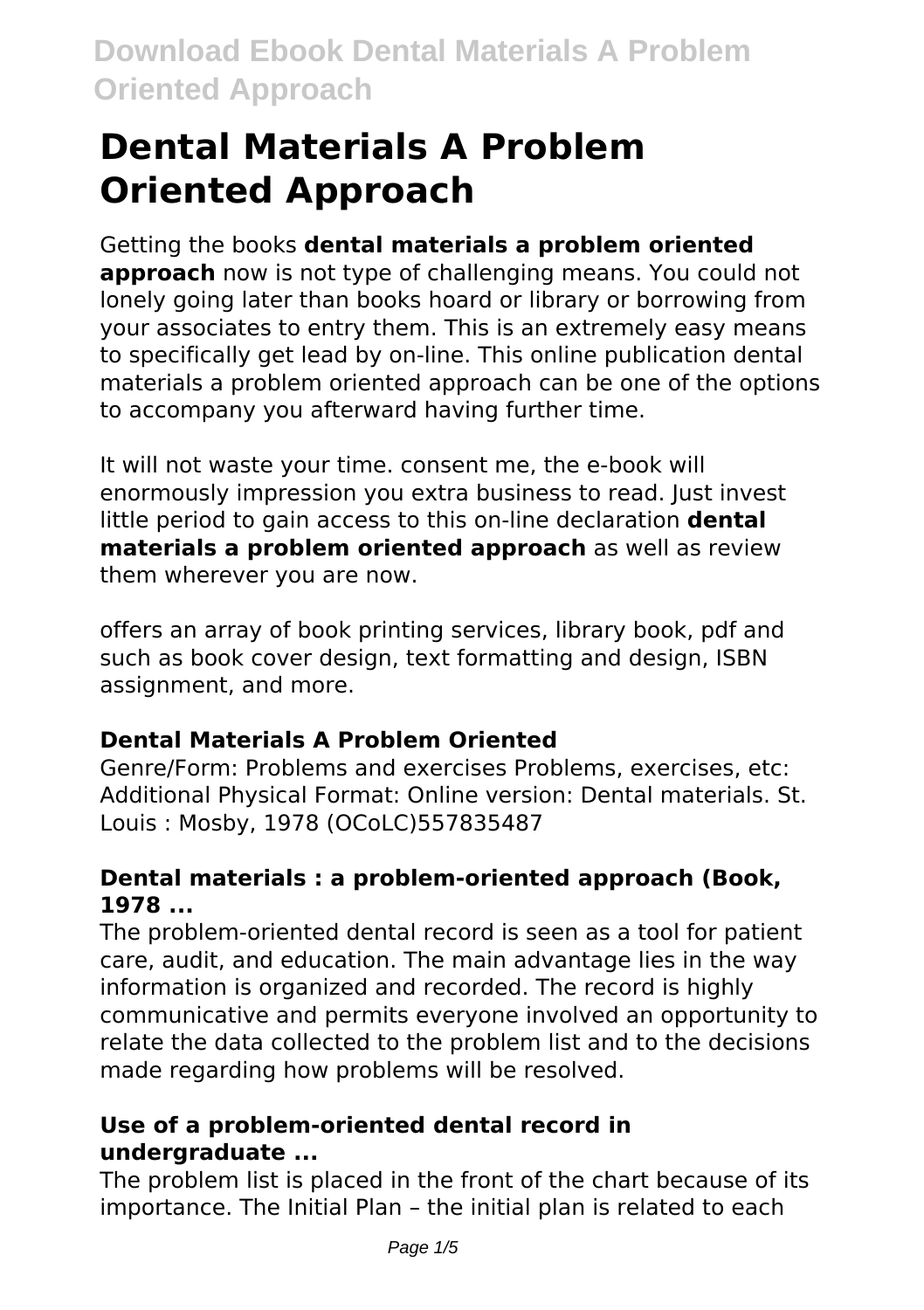problem on the list. The plan is both therapeutic and educational. The progress Note – This is also problem oriented. Each entry is listed by the number of the problem for ease of access and review.

# **Problem-Oriented Dental Records Rationale for Problem**

**...** We tested the hypothesis that problem-oriented dental attenders (POAs) report more dental self‐care behaviors than do regular dental attenders (RAs), presumably as a substitute for professional care. The Florida Dental Care Study Is a longitudinal cohort study of changes In oral health, ...

#### **Dental self‐care among dentate adults: contrasting problem ...**

Problem Four: Enamel Degradation. This is a very common problem and it is characterised by very round and noticeably discoloured enamel surfaces. It occurs as a result of exposure to corrosive materials like fizzy drinks and sugary snacks. The acid in these ingredients wears down the enamel and gives it a stained and unhealthy look.

#### **7 Common Dental Problems and the Best Ways to Treat Them**

Inlays and onlays are used in molars or premolars, when the tooth has experienced too much damage to support a basic filling, but not so much damage that a crown is necessary. The key comparison between them is the amount and part of the tooth that they cover. An inlay will incorporate the pits and fissures of a tooth, mainly encompassing the chewing surface between the cusps.

#### **Inlays and onlays - Wikipedia**

SCIENCE OF DENTAL MATERIALS: CLINICAL APPLICATIONS 2nd Edition. Oxford Handbook of Integrated Dental Biosciences. Bone Response to Dental Implant Materials. Biomaterials for Oral and Dental Tissue Engineering. Materials for the Direct Restoration of Teeth. Advances in Glass-Ionomer Cements.

### **Dental Books – Download thousands of dental books pdf**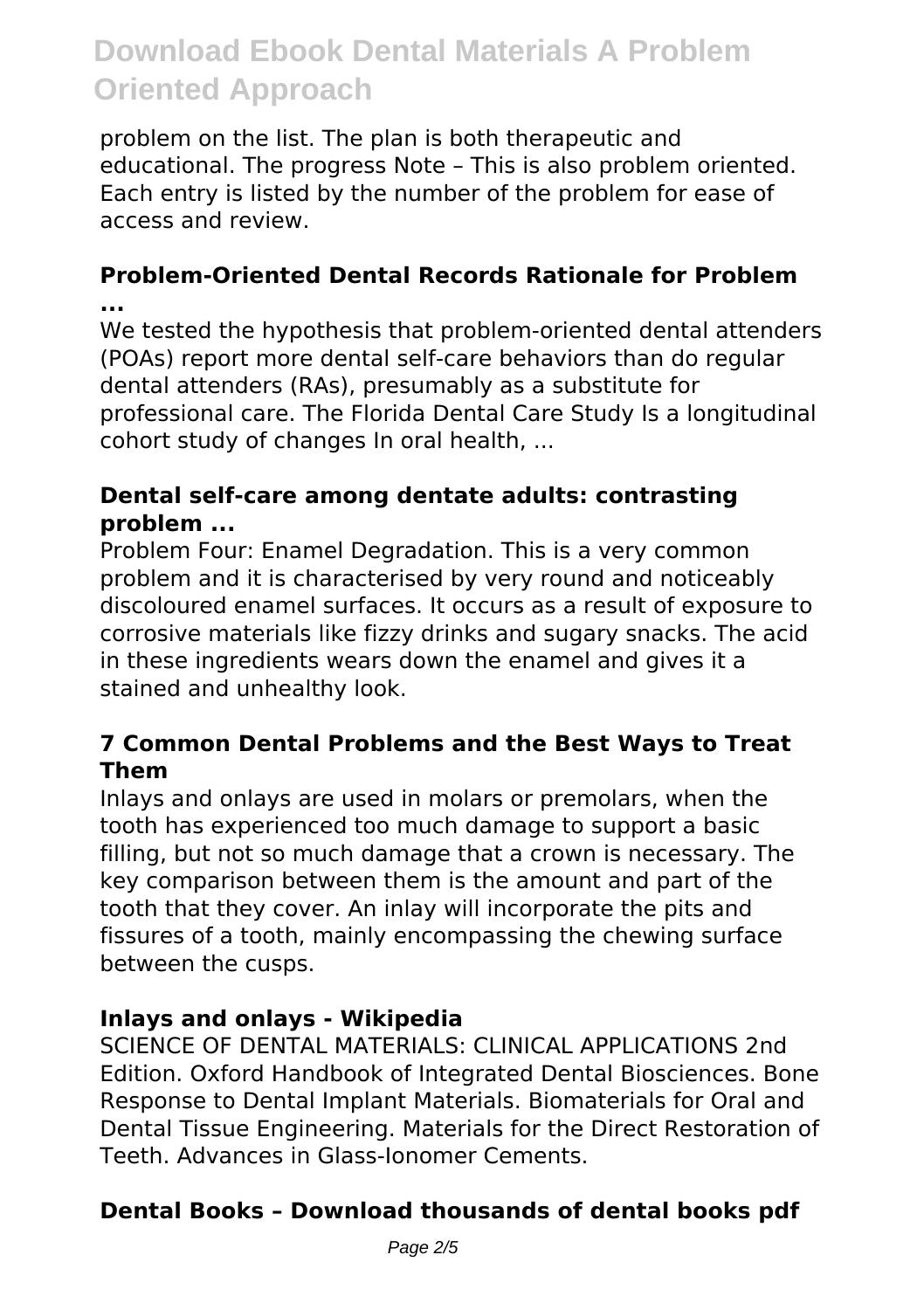Dental and Medical Problems. Dent. Med. Probl. Index Copernicus (ICV 2018) – 113.05 MNiSW – 20 Average rejection rate – 71.8% Average waiting time at editors (to acceptance) – 18.38 days ISSN 1644-387X (print) ISSN 2300-9020 (online) Periodicity – quarterly

#### **Dental and Medical Problems**

POAS - Problem-Oriented Dental Attenders. Looking for abbreviations of POAS? It is Problem-Oriented Dental Attenders. Problem-Oriented Dental Attenders listed as POAS. Problem-Oriented Dental Attenders - How is Problem-Oriented Dental Attenders abbreviated?

#### **Problem-Oriented Dental Attenders - How is Problem ...**

Dental care seeking behaviour is often driven by symptoms. The value of oral health related quality of life (OHRQoL) measures to predict utilisation of dental services is unknown. This study aims to explore the association between OHRQoL and problemoriented dental attendance among adults. We analysed crosssectional data for 705 adults, aged 16 years and above, living in three boroughs of ...

#### **Oral impacts on quality of life and problem-oriented ...**

A discussion regarding the latest dental materials and delivery modalities will help in treatment planning even the most difficult functional and aesthetically challenging cases. A new portion of Dr. Lowe's lecture baseman his clinical articles will discuss Clinical Solutions to different challenges that we as dentists face at the chair every day.

#### **Clinical Treatment Planning and Problem Solving – When It ...**

If you have a cavity in one or several teeth, the next thing you'd have to do is consider the different types of dental fillings to prevent the problem from escalating. After a visit to the dentist with a tooth cavity issue, they can suggest several types of material to use as dental fillings, but you'll also have to give your opinion depending on your budget and likings.

## **5 Main Types of Dental Fillings for Cavities | Amesbury**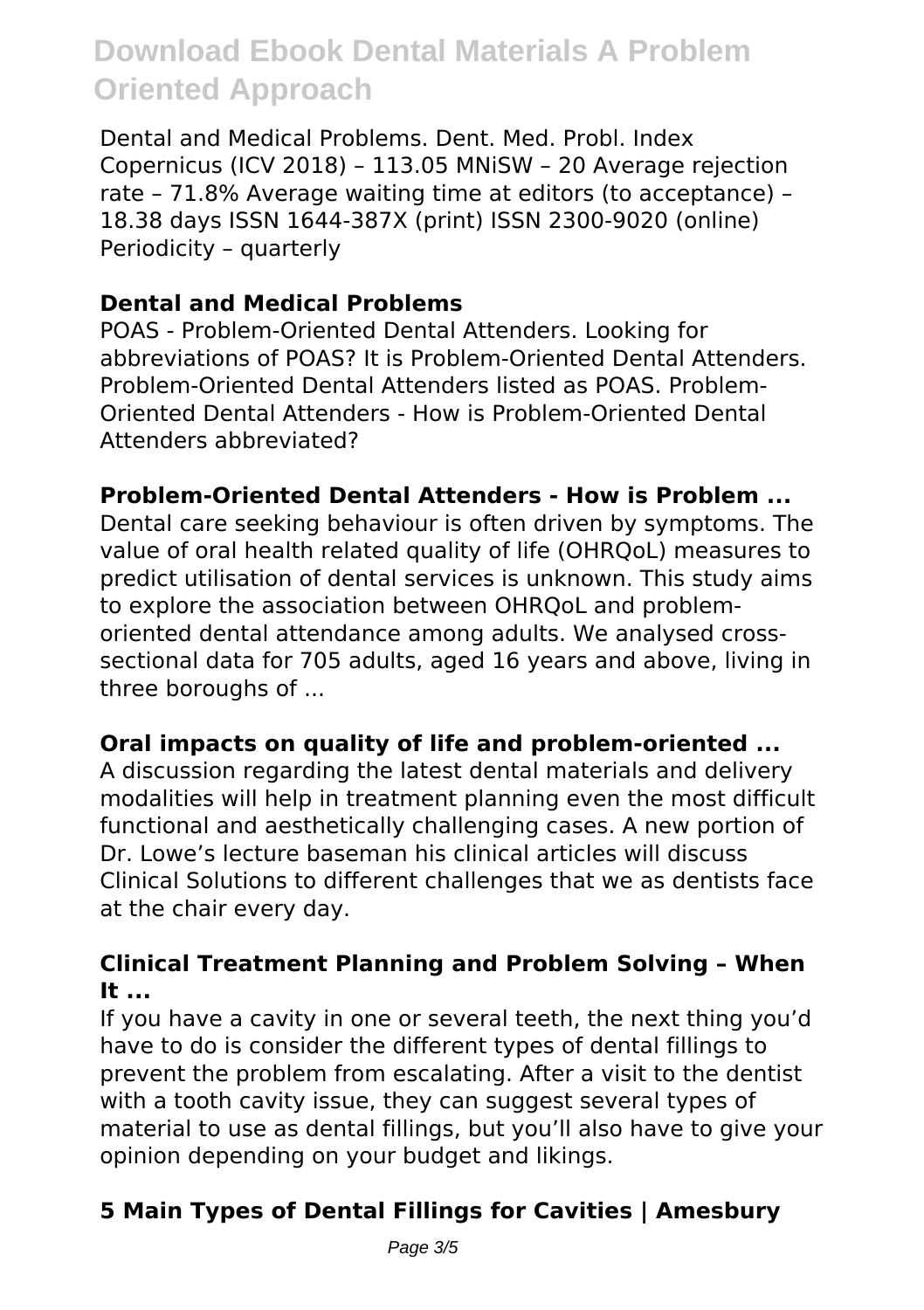Since some dental fillings contain metal, it seems like they could cause a problem in the machine. After all, magnets can move metal objects. Actually, dental fillings, even metal ones, are as safe as any non-metal material and are nothing to be concerned about.

#### **Dental Fillings and MRI—Is There a Concern? - Dental ...**

Item does not contain fulltextAs part of a revised dental curriculum, a 3(rd) year module on medical subjects was developed based on a mixture of self-study and problemoriented approach using cases. Pairs of students had to select a specific medical problem and solve a paper patient case using a problem-solving cycle.

#### **Student evaluation of a problem-oriented module of ...**

When an implant instrument, component or restoration disappears into the oropharynx, it is impossible to know with certainty where it will end up.According to Abusamaan et al., as many as 80 percent of these objects are swallowed, while the remaining 20 percent are aspirated. It is thought that foreign body aspiration is significantly less frequent due to the violent coughing which occurs and ...

#### **Accidental Ingestion of Dental Materials: Treatment and ...**

Parkell manufactures a variety of high quality, top performing dental tools, devices and materials for the problem solving dental professional. To provide a better shopping experience, our website uses cookies. Continuing use of the site implies consent. Learn More × 1-800 ...

#### **Dental Tools, Devices and Materials**

Problem Oriented Dental Systems, Limited is a Mississippi Profit Corporation filed on July 16, 1976. The company's filing status is listed as Dissolved and its File Number is 437873. The Registered Agent on file for this company is Stephen L Silberman and is located at 5005 Meadow Oaks Park Drive, Jackson, MS 39211.

### **Problem Oriented Dental Systems, Limited in Jackson, MS**